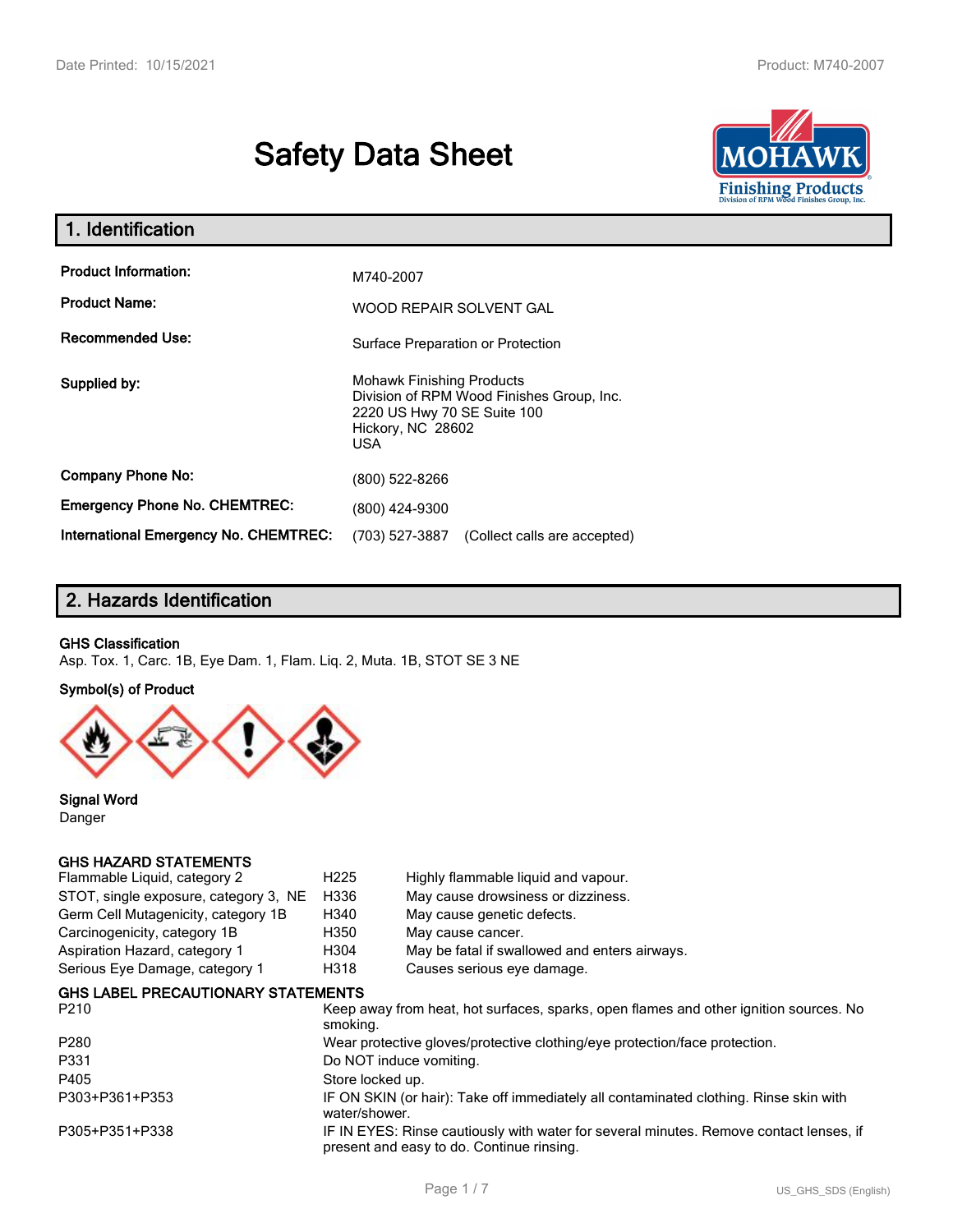| P403+P233                        | Store in a well-ventilated place. Keep container tightly closed.           |
|----------------------------------|----------------------------------------------------------------------------|
| P <sub>201</sub>                 | Obtain special instructions before use.                                    |
| P304+P340                        | IF INHALED: Remove person to fresh air and keep comfortable for breathing. |
| P308+P313                        | IF exposed or concerned: Get medical advice/attention.                     |
| P403+P235                        | Store in a well-ventilated place. Keep cool.                               |
| P301+P310                        | IF SWALLOWED: Immediately call a POISON CENTER or doctor/physician.        |
| GHS SDS PRECAUTIONARY STATEMENTS |                                                                            |
| P240                             | Ground/bond container and receiving equipment.                             |
| P <sub>241</sub>                 | Use explosion-proof electrical/ventilating/lighting/equipment.             |
| P <sub>242</sub>                 | Use only non-sparking tools.                                               |
| P <sub>243</sub>                 | Take precautionary measures against static discharge.                      |

# **3. Composition/Information on ingredients**

| <b>Chemical Name</b>               | CAS-No.    | Wt. %       | <b>GHS Symbols</b>    | <b>GHS Statements</b>                     |
|------------------------------------|------------|-------------|-----------------------|-------------------------------------------|
| acetone                            | 67-64-1    | 40-55       | GHS02-GHS07           | H225-302-319-332-336                      |
| petroleum distillate               | 64742-49-0 | $10 - 25$   | GHS08                 | H304-340-350                              |
| ethyl acetate                      | 141-78-6   | $10 - 25$   | GHS02-GHS07           | H <sub>225</sub> -319-332-336             |
| butanol                            | 71-36-3    | $2.5 - 10$  | GHS02-GHS05-<br>GHS07 | H <sub>226</sub> -302-315-318-332-335-336 |
| n-butyl acetate                    | 123-86-4   | $2.5 - 10$  | GHS02-GHS07           | H <sub>226</sub> -336                     |
| methyl isobutyl ketone             | 108-10-1   | $2.5 - 10$  | GHS02-GHS06-<br>GHS07 | H225-319-331-335                          |
| cellulose nitrate, cellulose ester | 9004-70-0  | $1.0 - 2.5$ | GHS01                 | H <sub>201</sub>                          |

The exact percentage (concentration) of ingredients is being withheld as a trade secret.

The text for GHS Hazard Statements shown above (if any) is given in the "Other information" Section.

### **4. First-aid Measures**



FIRST AID - EYE CONTACT: IF IN EYES: Rinse cautiously with water for several minutes. Remove contact lenses, if present and easy to do. Continue rinsing.

FIRST AID - SKIN CONTACT: IF ON SKIN (or hair): Take off immediately all contaminated clothing. Rinse skin with water/shower.

FIRST AID - INGESTION: Do NOT induce vomiting. IF SWALLOWED: Immediately call a POISON CENTER or doctor/physician.

FIRST AID - INHALATION: IF INHALED: Remove person to fresh air and keep comfortable for breathing.

# **5. Fire-fighting Measures**

**SPECIAL FIREFIGHTING PROCEDURES:** Evacuate all persons from the fire area to a safe location. Move non-burning material, as feasible, to a safe location as soon as possible. Fire fighters should be protected from potential explosion hazards while extinguishing the fire. Wear self-contained breathing apparatus (SCBA) and full fire-fighting protective clothing. Thoroughly decontaminate all protective equipment after use. Containers of this material may build up pressure if exposed to heat (fire). Use water spray to cool fire-exposed containers. Use water spray to disperse vapors if a spill or leak has not ignited. DO NOT extinguish a fire resulting from the flow of flammable liquid until the flow of the liquid is effectively shut off. This precaution will help prevent the accumulation of an explosive vapor-air mixture after the initial fire is extinguished.

**FIREFIGHTING EQUIPMENT:** This is a NFPA/OSHA Class 1B or less flammable liquid. Follow NFPA30, Chapter 16 for fire protection and fire suppression. Use a dry chemical, carbon dioxide, or similar ABC fire extinguisher for incipeint fires. Water may be used to cool and prevent rupture of containers that are exposed to heat from fire.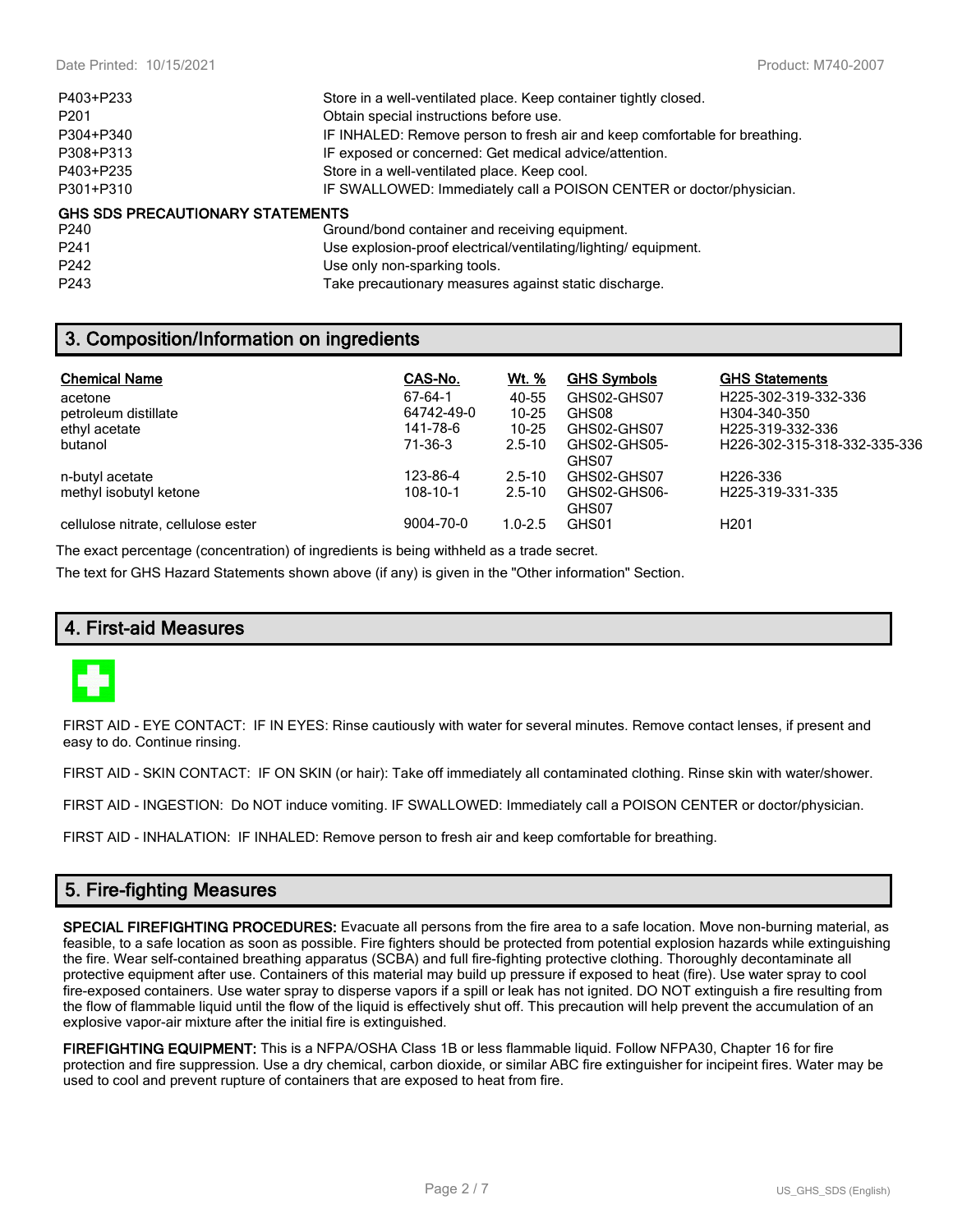# **6. Accidental Release Measures**

### **ENVIRONMENTAL MEASURES:** No Information

**STEPS TO BE TAKEN IN CASE MATERIAL IS RELEASED OR SPILLED:** Follow personal protective equipment recommendations found in Section VIII. Personal protective equipment needs must be evaluated based on information provided on this sheet and the special circumstances created by the spill including; the material spilled, the quantity of the spill, the area in which the spill occurred, and the training and the expertise of employees in the area responding to the spill. Never exceed any occupational exposure limits. Shut off ignition sources; including electrical equipment and flames. Do not allow smoking in the area. Do not allow the spilled product to enter public drainage system or open waterways.

# **7. Handling and Storage**



**HANDLING:** Avoid inhalation and contact with eyes, skin, and clothing. Wash hands thoroughly after handling and before eating or drinking. In keeping with safe handling practices, avoid ignition sources (smoking, flames, pilot lights, electrical sparks); ground and bond containers when transferring the material to prevent static electricity sparks that could ignite vapor and use spark proof tools and explosion proof equipment. Empty containers may retain product residue or vapor. Do not pressurize, cut, weld, braze, solder, drill, grind, or expose container to heat, flame, sparks, static electricity, or other sources of ignition. Any of these actions can potentially cause an explosion that may lead to injury.

**STORAGE:** Keep containers closed when not in use. Store in cool well ventilated space away from incompatible materials.

# **8. Exposure Controls/Personal Protection**

| Ingredients with Occupational Exposure Limits |                      |                       |                     |                         |  |  |
|-----------------------------------------------|----------------------|-----------------------|---------------------|-------------------------|--|--|
| <b>Chemical Name</b>                          | <b>ACGIH TLV-TWA</b> | <b>ACGIH-TLV STEL</b> | <b>OSHA PEL-TWA</b> | <b>OSHA PEL-CEILING</b> |  |  |
| acetone                                       | 250 ppm              | 500 ppm               | $1000$ ppm          | N.D.                    |  |  |
| petroleum distillate                          | N.D.                 | N.D.                  | N.D.                | N.D.                    |  |  |
| ethyl acetate                                 | $400$ ppm            | N.D.                  | $400$ ppm           | N.D.                    |  |  |
| butanol                                       | 20 ppm               | N.D.                  | $100$ ppm           | N.D.                    |  |  |
| n-butyl acetate                               | 50 ppm               | $150$ ppm             | $150$ ppm           | N.D.                    |  |  |
| methyl isobutyl ketone                        | 20 ppm               | 75 ppm                | $100$ ppm           | N.D.                    |  |  |
| cellulose nitrate, cellulose ester            | N.D.                 | N.D.                  | N.D.                | N.D.                    |  |  |

**Further Advice: MEL = Maximum Exposure Limit OES = Occupational Exposure Standard SUP = Supplier's Recommendation Sk = Skin Sensitizer N.E. = Not Established N.D. = Not Determined**

### **Personal Protection**

**RESPIRATORY PROTECTION:** Use adequate engineering controls and ventilation to keep levels below recommended or statutory exposure limits. If exposure levels exceed limits use appropriate approved respiratory protection equipment.

SKIN PROTECTION: Wear chemical resistant footwear and clothing such as gloves, an apron or a whole body suit as appropriate.

**EYE PROTECTION:** Wear chemical-resistant glasses and/or goggles and a face shield when eye and face contact is possible due to splashing or spraying of material.



**OTHER PROTECTIVE EQUIPMENT:** No Information



**HYGIENIC PRACTICES:** It is good practice to avoid contact with the product and/or its vapors, mists or dust by using appropriate protective measures. Wash thoroughly after handling and before eating or drinking.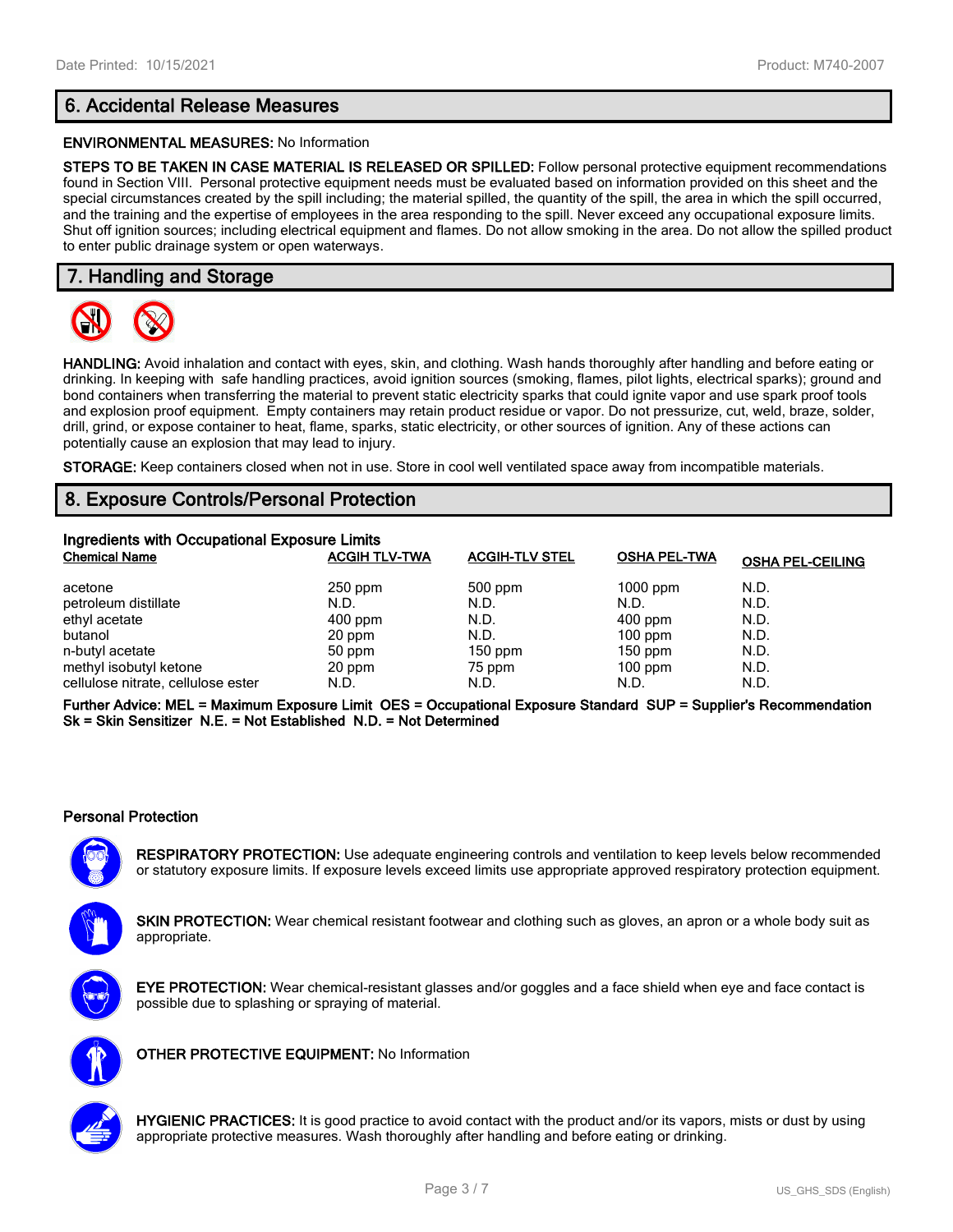# **9. Physical and Chemical Properties**

| Appearance:                    | Cloudy Liquid                    | <b>Physical State:</b>                      | <b>LIQUID</b>  |
|--------------------------------|----------------------------------|---------------------------------------------|----------------|
| Odor:                          | <b>Strong Solvent</b>            | <b>Odor Threshold:</b>                      | Not determined |
| Density, g/cm3:                | 0.813                            | pH:                                         | Not determined |
| Freeze Point, °F:              | Not determined                   | Viscosity:                                  | Not determined |
| <b>Solubility in Water:</b>    | Not determined                   | Partition Coefficient, n-octanol/<br>water: | Not determined |
| Decomposition temperature, °F: | Not determined                   | <b>Explosive Limits, %:</b>                 | Not determined |
| Boiling Range, °F:             | $>100$ °F                        | Flash Point. °F:                            | $-4 ° F$       |
| Combustibility:                | <b>Supports Combustion</b>       | Auto-Ignition Temperature, °F:              | Not determined |
| <b>Evaporation Rate:</b>       | <b>Faster than Diethyl Ether</b> | Vapor Pressure, mmHg:                       | Not determined |
| <b>Vapor Density:</b>          | Not determined                   |                                             |                |

**N.I. = No Information**

# **10. Stability and reactivity**

**STABILITY:** Stable under normal conditions.

**CONDITIONS TO AVOID:** Heat, flames and sparks.

**INCOMPATIBILITY:** Acids, Bases, Oxidizing agents

**HAZARDOUS DECOMPOSITION PRODUCTS:** Not determined.

### **11. Toxicological information**

**Practical Experiences**

**EMERGENCY OVERVIEW:** No Information

**EFFECT OF OVEREXPOSURE - EYE CONTACT:** No Information

**EFFECT OF OVEREXPOSURE - INGESTION:** No Information

**EFFECT OF OVEREXPOSURE - INHALATION:** No Information

**EFFECT OF OVEREXPOSURE - SKIN CONTACT:** No Information

**CARCINOGENICITY:** May cause cancer.

### **PRIMARY ROUTE(S) OF ENTRY:**

**Eye Contact, Skin Contact, Ingestion, Inhalation**

# **Acute Toxicity Values**

**The acute effects of this product have not been tested. Data on individual components are tabulated below**

| CAS-No. | <b>Chemical Name</b> | Oral LD50      | Dermal LD50                      | Vapor LC50 |
|---------|----------------------|----------------|----------------------------------|------------|
| 67-64-1 | acetone              | 1800 mg/kg Rat | 20000 mg/kg Rabbit 50.1 mg/L Rat |            |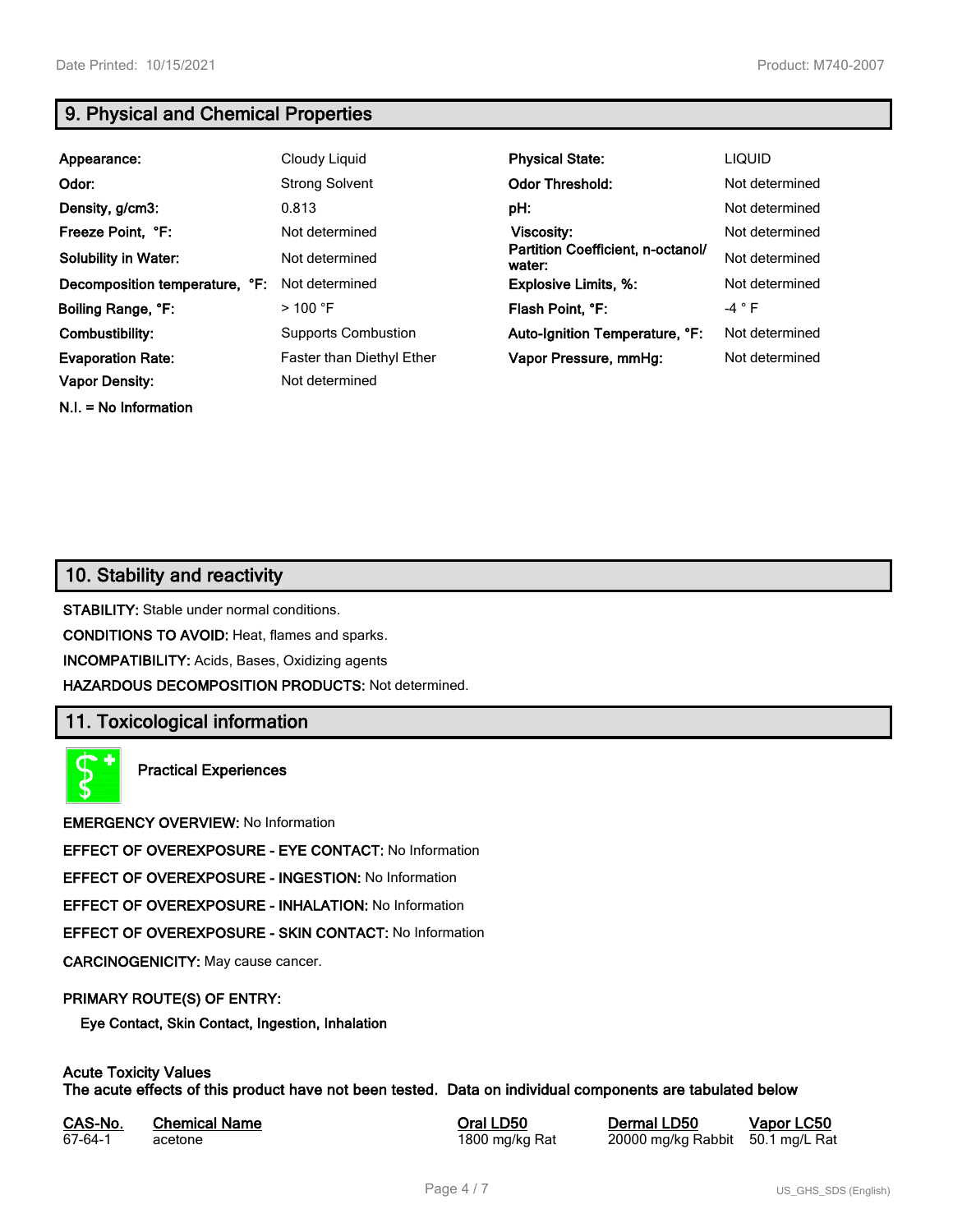| 64742-49-0 | petroleum distillate               | >5000 mg/kg Rat | >3160 mg/kg Rabbit 54 mg/l Rat    |               |
|------------|------------------------------------|-----------------|-----------------------------------|---------------|
| 141-78-6   | ethyl acetate                      | 5620 mg/kg Rat  | >18000 mg/kg Rabbit 200 mg/l Rat  |               |
| 71-36-3    | butanol                            | 700 mg/kg Rat   | 3402 mg/kg Rabbit                 | 8000 mg/l Rat |
| 123-86-4   | n-butyl acetate                    | 14130 mg/kg Rat | >17600 mg/kg Rabbit 23.4 mg/l Rat |               |
| 108-10-1   | methyl isobutyl ketone             | 2080 mg/kg Rat  | 3000 mg/kg Rabbit                 | 8.2 mg/L Rat  |
| 9004-70-0  | cellulose nitrate, cellulose ester | >5000 mg/kg Rat | >5000 mg/kg                       | $>20$ mg/l    |
|            |                                    |                 |                                   |               |

#### **N.I. = No Information**

### **12. Ecological information**

**ECOLOGICAL INFORMATION:** Ecological evaluation of this material has not been performed; however, do not allow the product to be released to the environment without governmental approval/permits.

### **13. Disposal Information**



# **Product**

**DISPOSAL METHOD:** Waste from this material may be a listed and/or characteristic hazardous waste. Dispose of material, contaminated absorbent, container and unused contents in accordance with local, state, and federal regulations.

**STEPS TO BE TAKEN IN CASE MATERIAL IS RELEASED OR SPILLED:** Follow personal protective equipment recommendations found in Section VIII. Personal protective equipment needs must be evaluated based on information provided on this sheet and the special circumstances created by the spill including; the material spilled, the quantity of the spill, the area in which the spill occurred, and the training and the expertise of employees in the area responding to the spill. Never exceed any occupational exposure limits. Shut off ignition sources; including electrical equipment and flames. Do not allow smoking in the area. Do not allow the spilled product to enter public drainage system or open waterways.

# **14. Transport Information**

**SPECIAL TRANSPORT PRECAUTIONS:** No Information

**IATA:** UN1263, PAINT, 3, II

**IMDG:** UN1263, PAINT, 3, II

# **15. Regulatory Information**

### **U.S. Federal Regulations:**

### **CERCLA - SARA Hazard Category**

This product has been reviewed according to the EPA 'Hazard Categories' promulgated under Sections 311 and 312 of the Superfund Amendment and Reauthorization Act of 1986 (SARA Title III) and is considered, under applicable definitions, to meet the following categories:

Fire Hazard, Acute Health Hazard, Chronic Health Hazard

### **SARA SECTION 313**

This product contains the following substances subject to the reporting requirements of Section 313 of Title III of the Superfund Amendment and Reauthorization Act of 1986 and 40 CFR part 372: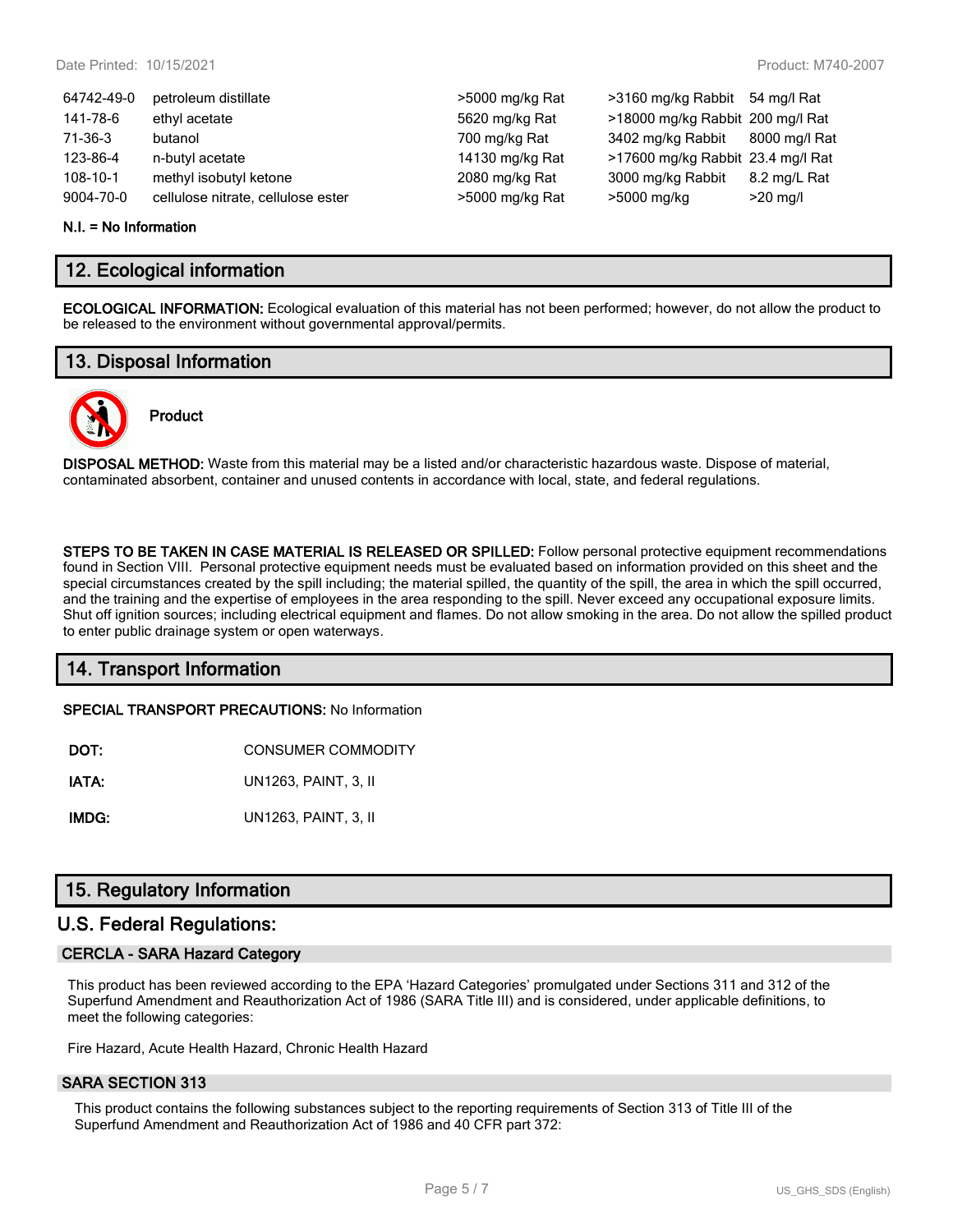| <b>Chemical Name</b>   | CAS-No.  | <u>Wt. %</u> |
|------------------------|----------|--------------|
| butanol                | 71-36-3  | 8.30         |
| methyl isobutyl ketone | 108-10-1 | 3.52         |

### **TOXIC SUBSTANCES CONTROL ACT**

This product contains the following chemical substances subject to the reporting requirements of TSCA 12(B) if exported from the United States:

No TSCA components exist in this product.

# **U.S. State Regulations:**

### **CALIFORNIA PROPOSITION 65**

WARNING: Cancer and Reproductive Harm - www.P65Warnings.ca.gov.

M I B K, Cancer, 3.52% M I B K, Reproductive Harm, 3.52%

|                                                               | 16. Other Information                                  |                                                                                                                         |  |                    |           |                             |  |
|---------------------------------------------------------------|--------------------------------------------------------|-------------------------------------------------------------------------------------------------------------------------|--|--------------------|-----------|-----------------------------|--|
| <b>Supersedes Date:</b><br><b>Revision Date:</b><br>9/14/2021 |                                                        |                                                                                                                         |  |                    | 7/20/2021 |                             |  |
| Reason for revision:                                          |                                                        | Substance and/or Product Properties Changed in Section(s):<br>01 - Product Information<br>05 - Flammability Information |  |                    |           |                             |  |
|                                                               | Datasheet produced by:<br><b>Regulatory Department</b> |                                                                                                                         |  |                    |           |                             |  |
| <b>HMIS Ratings:</b>                                          |                                                        |                                                                                                                         |  |                    |           |                             |  |
| Health:                                                       |                                                        | <b>Flammability:</b>                                                                                                    |  | <b>Reactivity:</b> |           | <b>Personal Protection:</b> |  |

**Volatile Organic Compounds, gr/ltr:** 763

### **Text for GHS Hazard Statements shown in Section 3 describing each ingredient:**

| H <sub>201</sub>  | <undefined></undefined>                       |
|-------------------|-----------------------------------------------|
| H <sub>225</sub>  | Highly flammable liquid and vapour.           |
| H <sub>226</sub>  | Flammable liquid and vapour.                  |
| H302              | Harmful if swallowed.                         |
| H <sub>304</sub>  | May be fatal if swallowed and enters airways. |
| H315              | Causes skin irritation.                       |
| H318              | Causes serious eye damage.                    |
| H <sub>3</sub> 19 | Causes serious eye irritation.                |
| H <sub>331</sub>  | Toxic if inhaled.                             |
| H332              | Harmful if inhaled.                           |
| H335              | May cause respiratory irritation.             |
| H <sub>336</sub>  | May cause drowsiness or dizziness.            |
| H340              | May cause genetic defects.                    |
| H350              | May cause cancer.                             |

**Icons for GHS Pictograms shown in Section 3 describing each ingredient:**